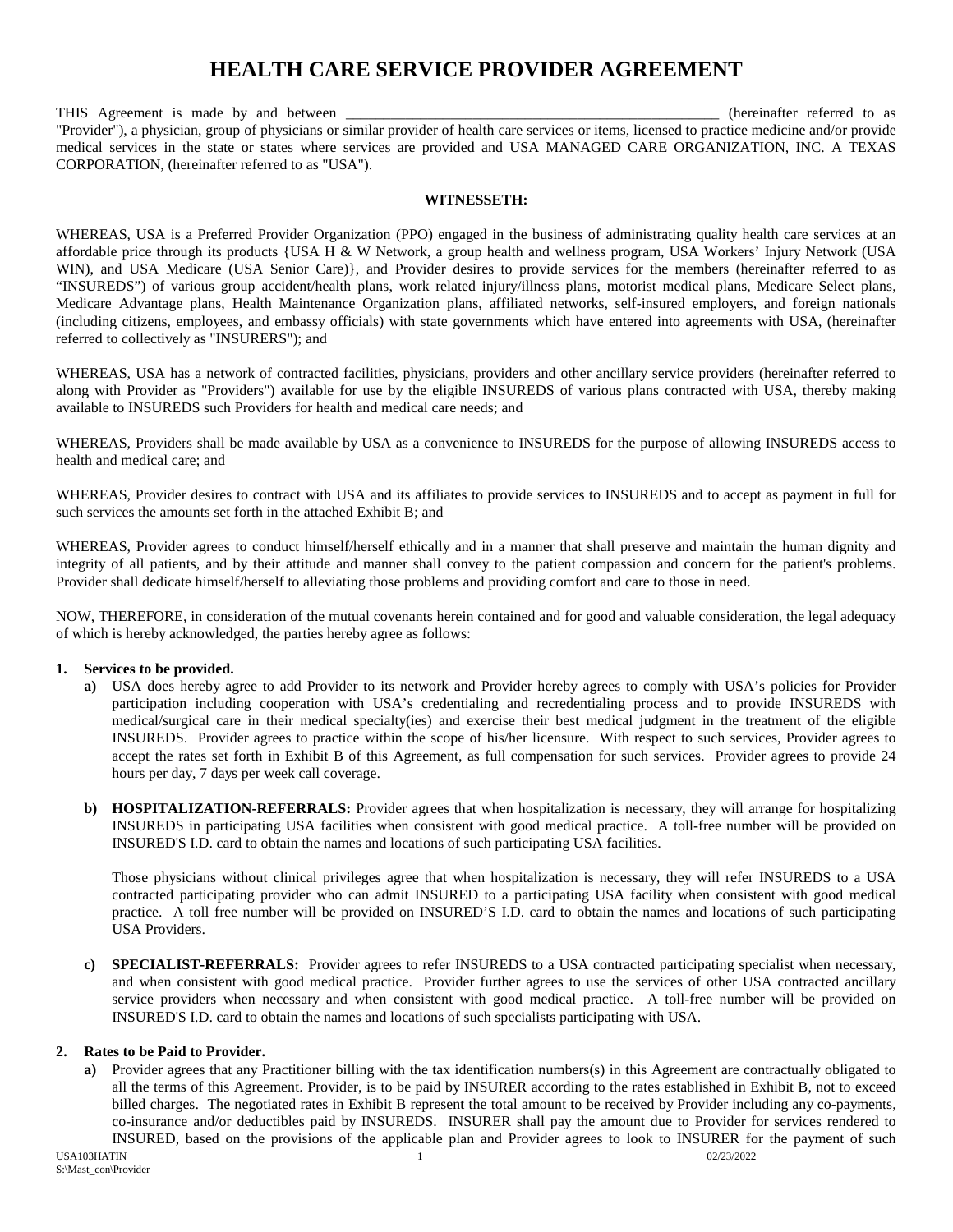covered services except for any amounts required to be paid by INSURED pursuant to Subparagraph 2(c). Payments will be made to Provider for medical services actually rendered and only after submission of a claim.

- **b)** Provider agrees to provide services under this Agreement for the treatment and care of illnesses, injuries or conditions of INSUREDS. In the event a third party other than INSURER should have primary responsibility for payment of services provided an INSURED, Provider agrees to collect payment from such other source prior to requesting payment from INSURER. Any payment made by INSURER to Provider for obligations which are the primary responsibility of a third party shall be refunded to INSURER by Provider. By executing this Agreement, Provider waives all rights to collect, and/or pursue collection of any amounts in excess of the reimbursement listed in Exhibit B from any INSURERS who may have secondary responsibility.
- **c)** Services rendered or items furnished INSUREDS by Provider which are not covered as a benefit under the applicable plan and all co-payments, co-insurances and/or deductibles, are to be paid by INSURED and Provider is responsible for collection of such payments.
- **d)** Provider agrees and acknowledges that USA is administrating health care services on behalf of INSURERS under this Agreement. USA will not be responsible or liable for the cost of any services provided to INSUREDS by Provider or for the payment of any claim to Provider.
- **e)** Provider agrees to participate in the Cost Containment Guidelines as set forth in Exhibit A.

#### **3. Payment of Claim.**

Payment of claims is subject to the terms and conditions of INSURED'S insurance plan. Payment by INSURER shall be limited to services provided to INSURED for which INSURED is eligible. Payment by INSURER shall be reduced by co-payments, co-insurance and/or deductibles. Provider agrees to bill at their usual and customary rate and further agree not to bill for the difference between Provider's usual and customary rates and the rates set forth on Exhibit B. INSURER shall make payments within thirty (30) days of receipt of claims, unless written notice of dispute or discrepancy is mailed to Provider within thirty (30) days. If claim is not paid within thirty (30) days on undisputed claims and ninety (90) days on disputed claims, Provider shall have the right to deny the negotiated rates set forth on Exhibit B and seek full billed charges.

#### **4. Hold Harmless.**

#### **a) PPO INSUREDS**

Provider agrees that INSURER is responsible for payment of Provider's compensation pursuant to this Agreement. Provider shall not request payment from any INSURED for any treatment or services provided to INSURED pursuant to the terms of the Agreement except as otherwise provided herein. Provider agrees to release and hold harmless INSURED, provided INSURER makes payment pursuant to the terms of this Agreement. Notwithstanding the foregoing, in the event INSURER fails to make payment within ninety (90) days of receipt of claim or if INSURER is declared insolvent or otherwise unable to make payment, Provider may bill INSURED for services rendered.

#### **b) HMO INSUREDS**

Provider hereby agrees that in no event, including but not limited to non-payment by INSURER, INSURER insolvency, or breach of this Agreement, shall Provider bill, charge, collect a deposit from, seek compensation, remuneration, or reimbursement from, or have any recourse against INSURED, or persons other than INSURER acting on their behalf for services provided pursuant to this Agreement. This provision shall not prohibit collection of supplemental charges (non-covered services) or co-payments on INSURER'S behalf made in accordance with the terms of the applicable plan between INSURER and INSURED.

Provider further agrees that (1) this provision shall survive the termination of this Agreement regardless of the cause giving rise to termination and shall be construed to be for the benefit of INSURED, and that (2) this provision supersedes any oral or written contrary agreement now existing or hereafter entered into between Provider and INSURED or persons acting on their behalf. Any modifications, additions or deletions to the provisions of this clause shall be effective on a date no earlier than fifteen (15) days after the Commissioner of Insurance has approved such changes.

#### **5. Medical Records.**

- **a)** With the proper patient consent and in accordance with all local, state and federal laws governing confidentiality, Provider shall make available to USA, INSURER, or as applicable all federal, state and local agents, copies of all medical records for the purpose of maintaining a quality assurance program required by USA or INSURER for a period of the greater of five (5) years from the date of treatment or consultation or the number of years that medical records are required to be kept under applicable governing laws.
- **b)** Provider shall furnish, upon request and without charge, all information reasonably required by USA to verify and substantiate its provision of medical services, the charges for such services, and the medical necessity for such services.

#### **6. Pre-Certification and Certification.**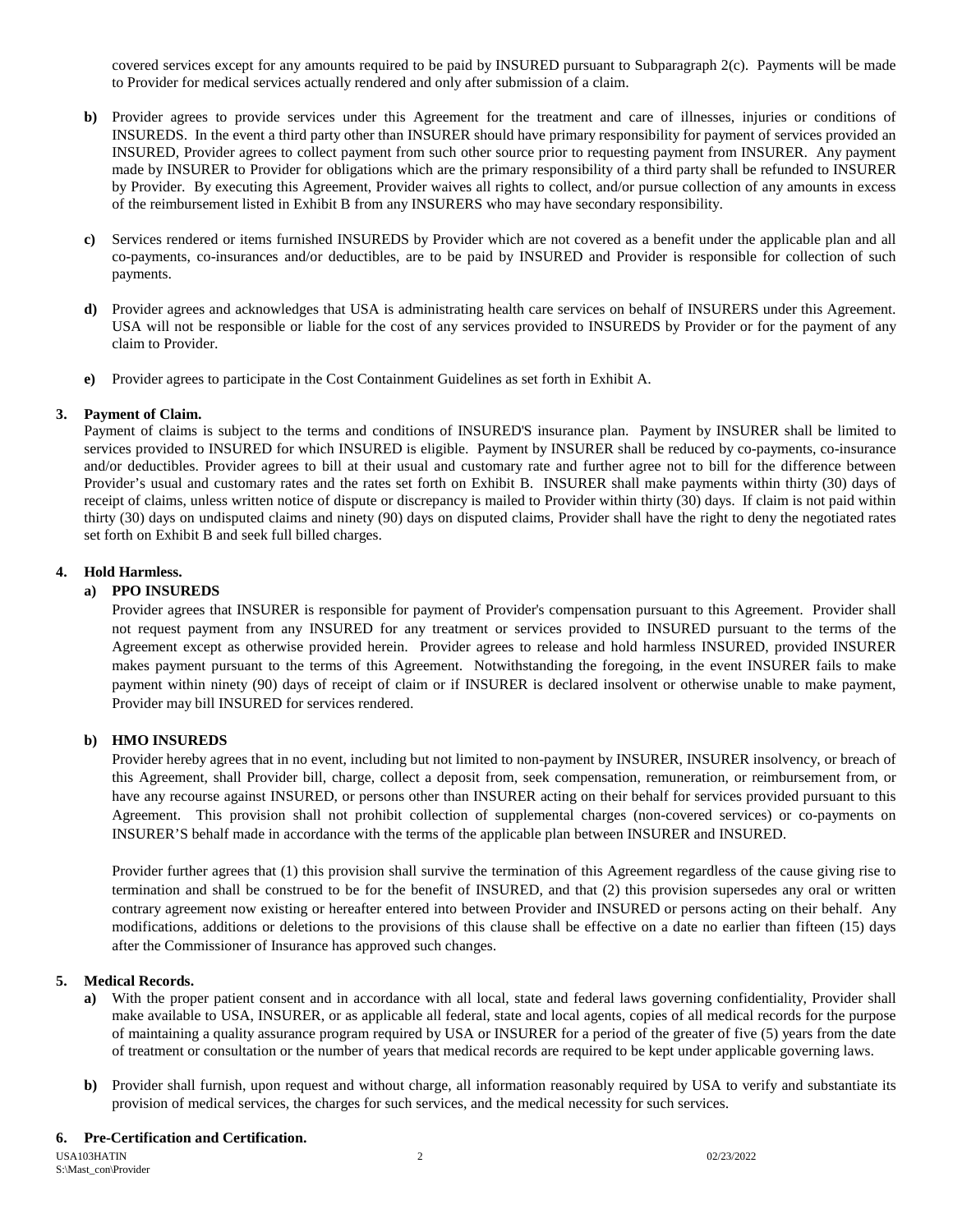It is the responsibility of Provider to verify with INSURER prior to the delivery of medical services in non-emergent situations and within forty-eight (48) hours or the next business day in emergency situations that any patient is an INSURED in good standing under the applicable plan and eligible for benefits, as well as to obtain information as to the extent and nature of INSURED'S benefits. Provider understands that it is his/her responsibility to verify eligibility and benefits, allowing Provider to determine, if/when precertification (pre-authorization) and certification (authorization) is required by the plan. Provider understands that an INSURED'S membership identification card is not a guarantee that the cardholder is an INSURED in good standing. INSURED'S I.D. card will display appropriate telephone numbers for benefit/eligibility verification.

Provider agrees and acknowledges that USA has contracted with various INSURERS. INSURERS have elected at their discretion to secure services {pre-certification (pre-authorization), certification (authorization), case management and utilization management} from the vendor of their choice. While the requirements of the plan, as well as each vendor may vary, Provider agrees, at a minimum to comply, free of charge, with the following:

Non-emergent and/or emergent facility admissions may require pre-certification/certification to be eligible for full benefits. Provider agrees to phone the appropriate number provided on INSURED'S identification card to determine whether pre-certification/certification is required. Provider agrees to notify the appropriate party prior to the delivery of medical services in non-emergent situations and within forty-eight (48) hours or the next business day in emergent situations. Provider should be prepared to provide the following information:

- **a)** Patient's name, sex, and date of birth
- **b)** INSURED'S name, address, social security number, and group/policy number
- **c)** Name of INSURER
- **d)** Pre-admission diagnosis(es)
- **e)** Name, address, and telephone number of the physician
- **f)** Date of service (admission or procedure date)
- **g)** Treatment and or surgical procedures

Provider further understands that pre-certification and certification are a determination of medical necessity. Precertification/certification shall be granted when the intensity level of the treatment and the level of care are appropriate with respect to the severity of the illness. Medical services will be pre-certified/certified based on the information provided to the appropriate party at the time of notification. Pre-certification and certification are not verification of eligibility and/or benefits. To verify eligibility and/or benefits, Provider must phone the appropriate number listed on INSURED'S identification card.

In the case of an admission, if the medical condition of INSURED is such that he/she cannot be discharged from the facility on the last day certified, Provider must call the appropriate telephone number on INSURED'S identification card on or before the last day certified to determine whether additional days may be certified. Benefits may be reduced for additional days which are not certified.

In the case of an admission, where INSURED'S illness, injury or condition (e.g. coma) prohibits INSURED from cooperating with Provider to identify himself/herself as an INSURED having access to USA's network, Provider agrees to notify the appropriate party as soon as Provider is able to identify INSURED.

Emergent admissions may be payable if they **a)** are certified or **b)** meet the conditions of an emergency as defined below:

An emergency (according to the federal definition) is:

- **1)** A medical condition manifesting itself by acute symptoms of sufficient severity (including severe pain) such that the absence of immediate medical attention could reasonably be expected to result in:
	- **(i)** placing the health of the individual (or, with respect to a pregnant woman, the health of the
		- woman or her unborn child) in serious jeopardy; or
	- **(ii)** serious impairment to bodily functions; or
	- **(iii)** serious dysfunction of any bodily organ or part; or
- **2)** With respect to a pregnant woman who is having contractions:
	- **(i)** that there is inadequate time to effect a safe transfer to another hospital before delivery; or
	- **(ii)** that transfer may pose a threat to the health or safety of the woman or the unborn child.

#### **7. Change in Terms and Benefits.**

It is agreed by the parties hereto that the benefits, terms and conditions of the various agreements between INSURER and INSURED of any plan may be changed during the term of this Agreement without notice. However, such changes will not affect this Agreement unless agreed to by Provider and USA.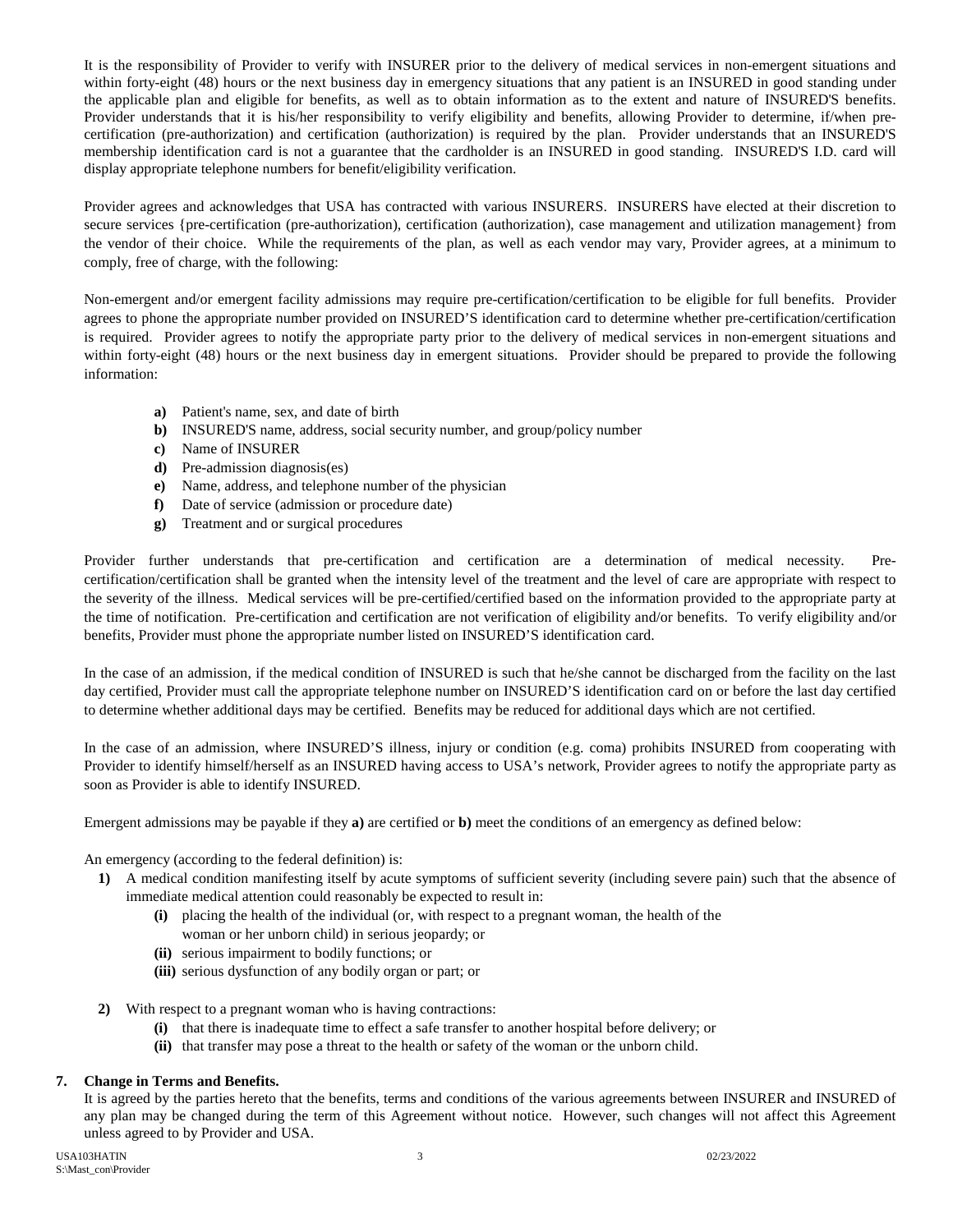#### **8. Termination of Coverage of INSUREDS.**

Coverage for each INSURED may be terminated by INSURED or INSURER. When an INSURED whose coverage has terminated receives services from Provider, Provider agrees to bill INSURED directly. INSURER shall not be liable to Provider for any bills incurred by an INSURED whose coverage has been terminated.

#### **9. Duration.**

The initial term of this Agreement shall be a period of one (1) year from the date of execution of this Agreement by USA. During that time, Provider agrees that the reimbursement listed in Exhibit B will not be subject to increase. This Agreement shall automatically renew for successive one (1) year terms on the anniversary date of this Agreement and shall remain in force until termination as provided for in Section 10 (Termination) of this Agreement.

#### **10. Termination.**

Either party to this Agreement may elect to terminate this Agreement, without cause, at any time by giving one hundred eighty (180) days prior written notice to the other party. Said notice shall clearly explain the reason giving rise to termination to be considered in compliance with this Section.

USA may terminate this agreement at any time for immediate cause, which includes, but is not limited to:

- **a)** The failure of Provider to maintain or obtain a license to practice medicine in the state where services are provided.
- **b)** The failure of Provider to obtain and/or maintain hospital privileges at a hospital or ambulatory health care facility contracted with USA.
- **c)** The cancellation of Provider's coverage or insurability under his/her professional liability insurance.
- **d)** The conviction of Provider of a felony.
- **e)** Death of Provider.
- **f)** Unprofessional conduct by or on behalf of Provider as defined by the laws of the state where services are rendered.
- **g)** Provider's filing of bankruptcy (whether voluntary or involuntary), declaration of insolvency, or the appointment of a receiver or conservator of his/her assets.

In the event this Agreement is terminated for immediate cause, termination shall be effective upon receipt of written notification.

USA may also terminate this Agreement for reasons other than immediate cause. Those reasons may include, but are not limited to, a breach of any provision contained in this Agreement, habitual neglect, or the continued failure of Provider to perform his/her professional duties. If termination is for reasons other than immediate cause, USA will notify Provider in writing, stating the reason for termination, and giving Provider sixty (60) days in which to cure.

If Provider has failed to effect a satisfactory cure within the sixty (60) day cure period, of all reasons stated in the notice of termination, termination shall be effective on the tenth (10th) day following the expiration of the sixty (60) day cure period.

#### **11. Notice to INSURER of Termination of Agreement.**

In the event this Agreement is terminated by either party in accordance with the procedure set forth herein, USA will notify INSURER. Provider agrees to notify INSUREDS, prior to giving service, that this Agreement is no longer in effect.

#### **12. Accuracy of Information.**

Provider represents and warrants that all information provided to USA is true and accurate in all respects and acknowledges that USA is relying on the accuracy of such information in entering into and continuing the term of this Agreement. Provider shall promptly notify USA, without request, of any change in the information provided.

#### **13. Independent Contractor.**

- **a)** In entering into and complying with this Agreement, USA is at all times performing as an independent contractor. Nothing in this Agreement shall be construed or be deemed to create a relationship of employer and employee, principal and agent, partnership, joint venture, or any relationship other than that of independent parties contracting with each other solely to carry out the provisions of this Agreement for the purposes recited herein.
- **b)** Provider shall be responsible for the treatment and medical care provided to each INSURED that Provider treats.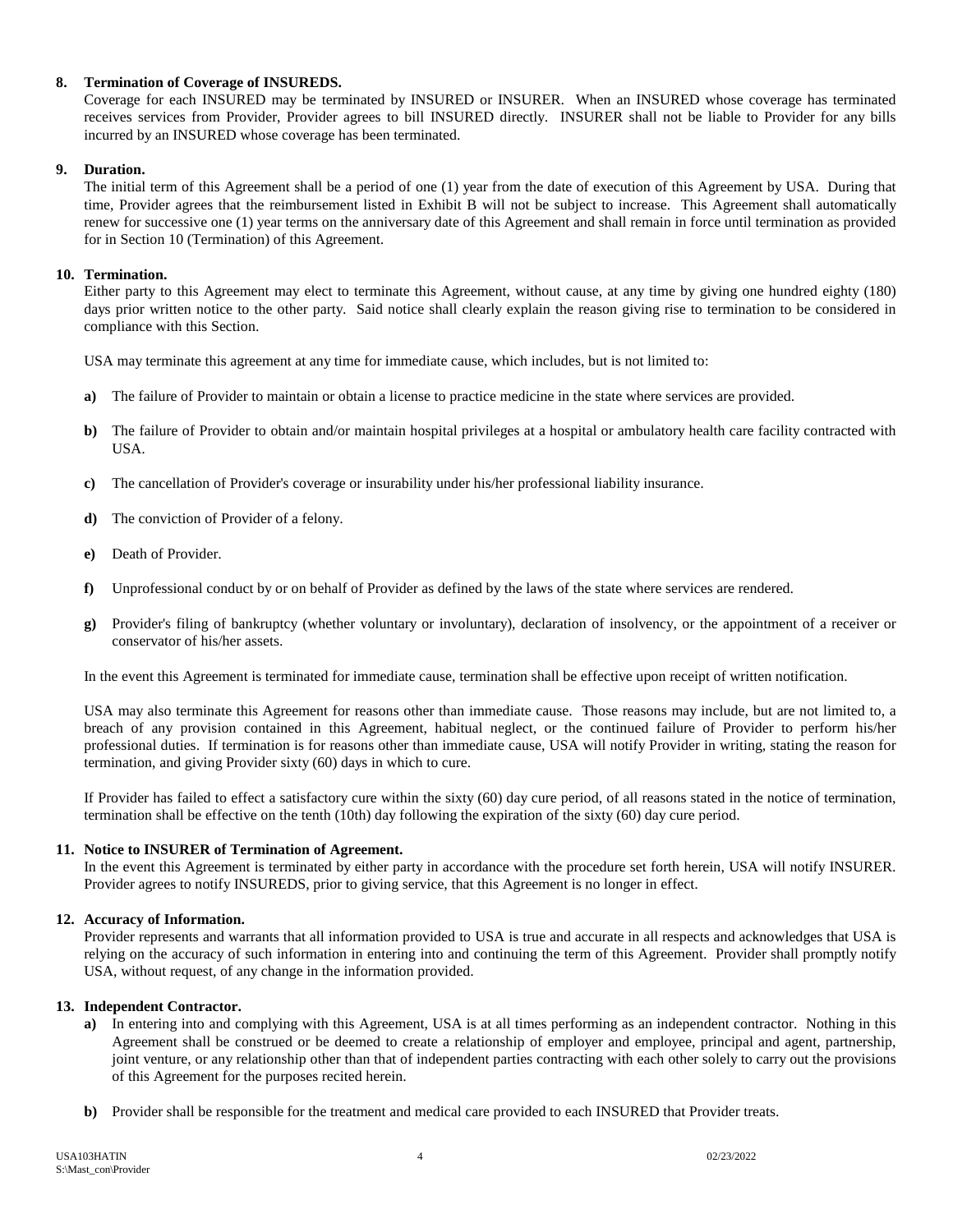#### **14. Confidentiality.**

Each party may, in the course of the relationship established by this Agreement, disclose to the other party in confidence non-public information concerning such party's earnings, volume of business, methods, systems, practices, plans, purchaser discounts and contract terms, or other confidential or commercially valuable proprietary information (collectively referred to as "Confidential Information"). Each party acknowledges that the disclosing party shall at all times be and remain the owner of all Confidential Information disclosed by such party, and that the party to whom Confidential Information is disclosed may use such Confidential Information only in furtherance of the purposes and obligations of this Agreement. The party to whom any Confidential Information is disclosed shall use its best efforts, consistent with the manner in which it protects its own Confidential Information, to preserve the confidentiality of any such Confidential Information which such party knows or reasonably should know that the other party deems to be Confidential Information.

The party to whom Confidential Information is disclosed shall not use said information to the disadvantage of or in competition against the disclosing party. It is understood by each party that any Confidential Information disclosed is non-public information which is of great value to the disclosing party and that a breach of the foregoing confidentiality provision would cause irreparable damage. In the event of such a breach, the injured party shall have the right to seek and obtain in any court of competent jurisdiction an injunction to restrain a violation or alleged violation by the other party of this covenant together with any damages that the party may suffer in the event of such a breach.

#### **15. Disputes.**

USA agrees to attempt resolution of any dispute that may arise between Provider and INSURER from services delivered by Provider to an INSURED of INSURER. USA will act as a mediator between Provider and INSURER to resolve the dispute. Provider agrees to cooperate with USA acting as mediator, and INSURER in resolving the dispute. Cooperation includes providing any documentation requested by USA. If the mediation does not result in the resolution of the dispute, USA agrees to notify the parties in writing, and the parties may then seek any other means of resolution of the dispute.

If there is a dispute between the parties concerning the interpretation, performance or lack of performance of any term, condition or provision of this Agreement, the parties agree that they will submit the dispute to mediation with a third party neutral prior to filing a lawsuit. If the mediation does not result in a resolution of the dispute, then the parties may file suit to resolve the dispute. The parties agree that jurisdiction for any lawsuit filed by either party to enforce or interpret any provision, term or condition of this Agreement shall be brought in a court of competent jurisdiction in the State of Texas, and that venue for that suit shall be in Travis County, Texas. The prevailing party in any lawsuit brought pursuant to this paragraph shall be entitled to recover its reasonable attorney's fees and costs from the non-prevailing party.

#### **16. Responsibility of the Parties.**

Each party agrees it shall not be responsible for any claims, losses, damages, liabilities, costs, expenses or obligations arising out of or resulting from the negligent or willful misconduct of the other party, its officers, employees or agents in the performance of services pursuant to this Agreement.

#### **17. Notices.**

All notices, requests, or correspondence required under this Agreement shall be in writing, and delivered by United States mail to:

**a)** If to USA: **b)** If to Provider:

| USA MANAGED CARE ORGANIZATION. INC.<br>4609 Bee Caves Road, Suite 200<br>Austin, Texas 78746 |                 |
|----------------------------------------------------------------------------------------------|-----------------|
| Attention: Provider Relations                                                                | Attention:      |
| E-mail Address: info@usamco.com                                                              | E-mail Address: |

Either party may change the address to which communications are to be sent by giving written notice. All communications will be directed to Provider at the most current address on file with USA.

#### **18. Attorney's Fees.**

If it shall become necessary for either USA or Provider to employ an attorney to enforce or defend its rights under this Agreement, the non-prevailing party in any arbitration, legal action, or proceeding shall reimburse the prevailing party for its reasonable attorney's fees and costs of suit in addition to any other relief to which such party is entitled.

#### **19. Partial Invalidity.**

If any part, clause or provision of this Agreement is held to be void by a court of competent jurisdiction, the remaining provisions of this Agreement shall not be affected and shall be given such construction, if possible, as to permit those remaining provisions to comply with the minimum requirements of any applicable law and the intent of the parties hereto.

#### **20. Waiver.**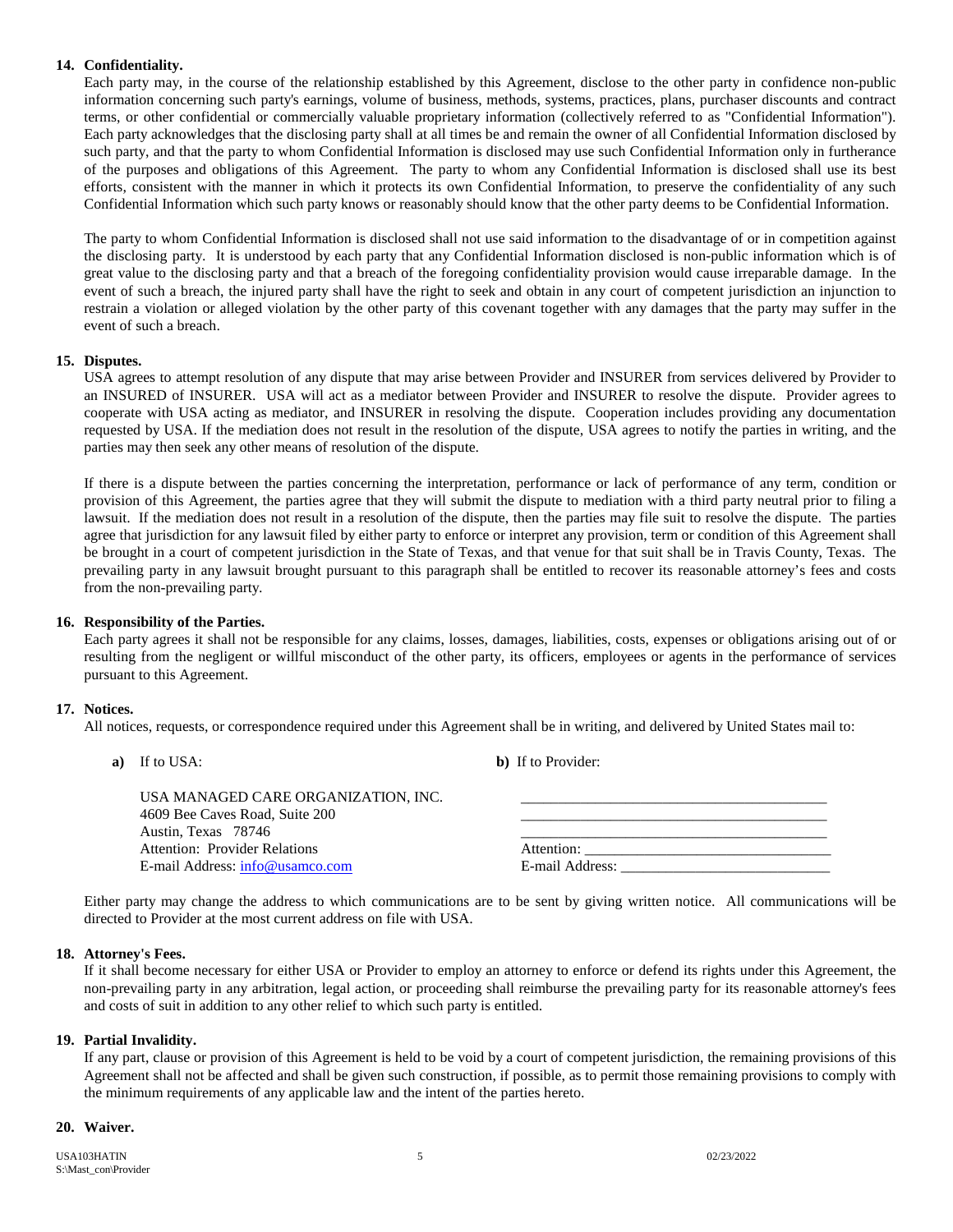A party's waiver of a breach of any term of this Agreement shall not constitute a waiver of any subsequent breach of the same or another term contained in the Agreement. A party's subsequent acceptance of performance by the other party shall not be construed as a waiver of a preceding breach of this Agreement other than failure to perform the particular duties so accepted.

#### **21. Controlling Law.**

This Agreement and all questions relating to its validity, interpretation, performance and enforcement shall be governed by and construed in accordance with the laws of the state where services are being provided.

#### **22. Conformity with State Statutes.**

Any provision of this Agreement which is in conflict with the statutes, local laws, or regulations of the state in which services are provided is hereby amended to conform to the minimum requirements of such statutes.

#### **23. Entire Agreement.**

This Agreement and Exhibits A and B contain the entire understanding between the parties hereto with respect to the subject matter hereof and supersedes all prior Agreements and understandings, expressed or implied, oral or written. Notwithstanding provisions in section 34 (Network Products or Services), any material change to this Agreement's language or rates must be in writing and signed by duly authorized officers or representatives of Provider and USA. Non-material changes can be communicated via notifications. If neither party disapproves of a notification in writing within thirty (30) days, such notice will be considered accepted and binding. No other third party, including but not limited to any INSUREDS and INSURERS, shall be required to consent or receive notice of any such amendment or notice in order for the amendment or notice to be effective and binding upon the parties to this Agreement.

#### **24. Title Not to Affect Interpretation.**

The paragraph and subparagraph headings in this Agreement are for convenience only and they form no part of this Agreement and shall not affect its interpretation.

#### **25. Peer Review.**

Provider acknowledges USA's commitment to quality assurance and is willing to participate in peer review programs. USA agrees to compensate Provider one hundred dollars (\$100.00) for peer review participation.

#### **26. Force Majeure.**

Neither party shall be liable nor deemed to be in default for any delay or failure in performance under this Agreement or other interruption in the discharge of its responsibility, either directly or indirectly, from acts of God, civil or military authority, acts of public enemy, war, accidents, fires, explosions, earthquakes, floods, failure of transportation, machinery or supplies, vandalism, strikes or other work interruptions by employees, or any similar or dissimilar cause beyond the reasonable control of either party.

#### **27. Survival.**

In the event this Agreement is terminated as set forth herein, Sections 4, 14, 16, 18, 21, 27, 28 and 33 shall survive the termination of this Agreement.

#### **28. Termination Responsibilities.**

In accordance with Section 10 (Termination) or any termination of this Agreement, or any product herein said termination shall have no effect upon the rights or obligations of the parties arising out of any transactions occurring prior to the effective date of such termination. Provider agrees to accept, as payment in full, the rates in Exhibit B for services rendered to an INSURED who is inpatient upon the effective date of such termination or undergoing a course of treatment, until INSURED is discharged or safely transferred to a participating USA facility, or completes said course of treatment.

#### **29. Discrimination.**

Provider agrees to provide services for INSUREDS within the normal scope of Provider's medical practice. These services shall be accessible to INSUREDS, and made available to them, without limitation or discrimination, to the same extent as they are made available to other patients of Provider, and in accordance with accepted medical and professional practices and standards applicable to Provider's other patients.

#### **30. Network Recognition.**

USA maintains a current contracted carrier/payor (INSURER) list indicating clients who have directly contracted with USA for use of USA's network and services. INSURERS shall identify USA's network with USA's name or logo on the INSURED's identification card or explanation of benefits.

#### **31. Insurance.**

Providers shall, throughout the duration of this Agreement, maintain and provide USA with evidence of malpractice insurance, professional liability insurance, a program of self-insurance, an escrow account or other equivalent means to demonstrate Providers' ability to insure against, protect, or pay malpractice claims in an amount which is the greater of that which is required by the state in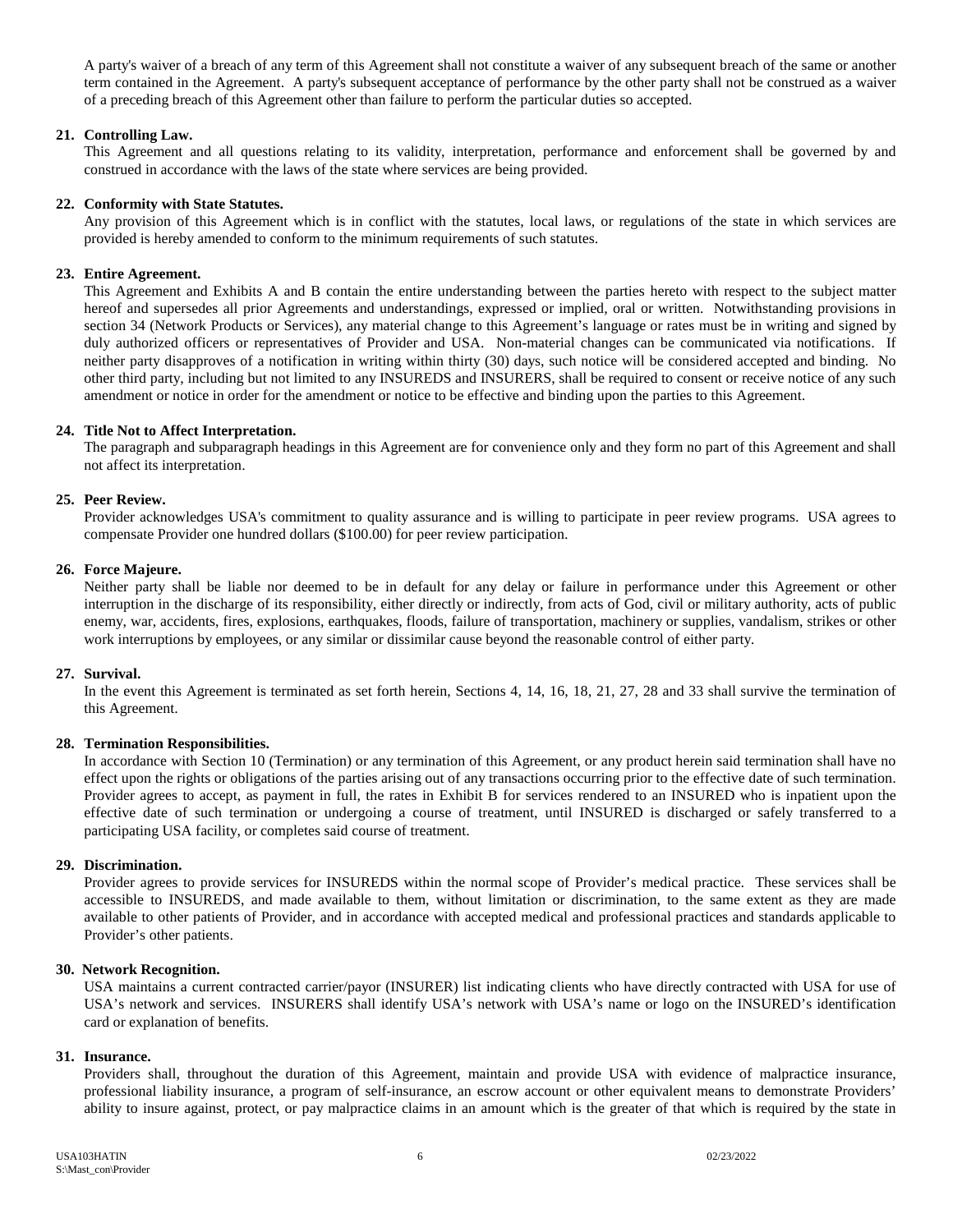which services are rendered, that amount which is required by Facility to maintain active clinical privileges or one hundred thousand dollars (\$100,000) per occurrence and three hundred thousand dollars (\$300,000) in the aggregate.

#### **32. Licensure.**

Provider shall, throughout the duration of this Agreement, be required to maintain any and all licenses and certificates as may be required by the state in which Provider provides services.

#### **33. Claim Disputes.**

Provider may, for a period of ninety (90) days from the receipt of payment of a claim, review the payment and provide to INSURER written notice of any perceived underpayment. INSURER shall reimburse Provider the amount of the underpayment within thirty (30) days provided documentation substantiates the payment error. After the ninety (90) day period has expired, payment of that claim is final and may not be disputed for any reason.

#### **34. Network Products or Services.**

USA advises Provider that from time to time it may develop other products or services that will benefit participating network providers. The parties agree that if USA develops a new network product or service that network product or service may be added to this Agreement by amendment to this Agreement. The procedure for amending this Agreement to add a new product or service is as follows: USA will notify each Provider that it is offering a new network product or service. The notice will be accompanied by a proposed Amendment to this Agreement which shall set out the description of the product or service and the terms and conditions of the product or service, including fees payable to Provider for the product or service. On the thirtieth (30<sup>th</sup>) day after the date of the notice, the Amendment shall become an amendment to this Agreement and shall be binding on USA and Provider unless within the thirty (30) day period Provider notifies USA in writing, signed by an authorized representative and dated, that it does not accept the Amendment and does not want to participate in the additional product or service. If a Provider notifies USA that it does not accept the Amendment, then Provider is not bound by the terms of the Amendment, and may not participate in the additional product or service, however, all of the provisions of this Agreement shall remain in force.

#### **35. Assignment. (TN Providers Only)**

- **a)** Provider acknowledges that a listing of contracted Providers are leased to USA's payors or agents, including workers' compensation insurers or self funded insureds (INSURERS).
- **b**) Provider acknowledges that INSURERS may pay Provider according to the payment schedule outlined in Exhibit B, even if less than the state workers' compensation fee schedule.

Upon renewal of this Agreement and USA's receipt of written notice by Provider, Provider may elect to decline to participate with USA solely to serve workers' compensation INSURERS.

#### **36. Execution in Counterparts.**

This Agreement may be executed in any number of counterparts including facsimiles. Each counterpart shall be deemed to be an original against any part whose signature appears thereon, and all of which shall together constitute one and the same instrument.

Signature on the next page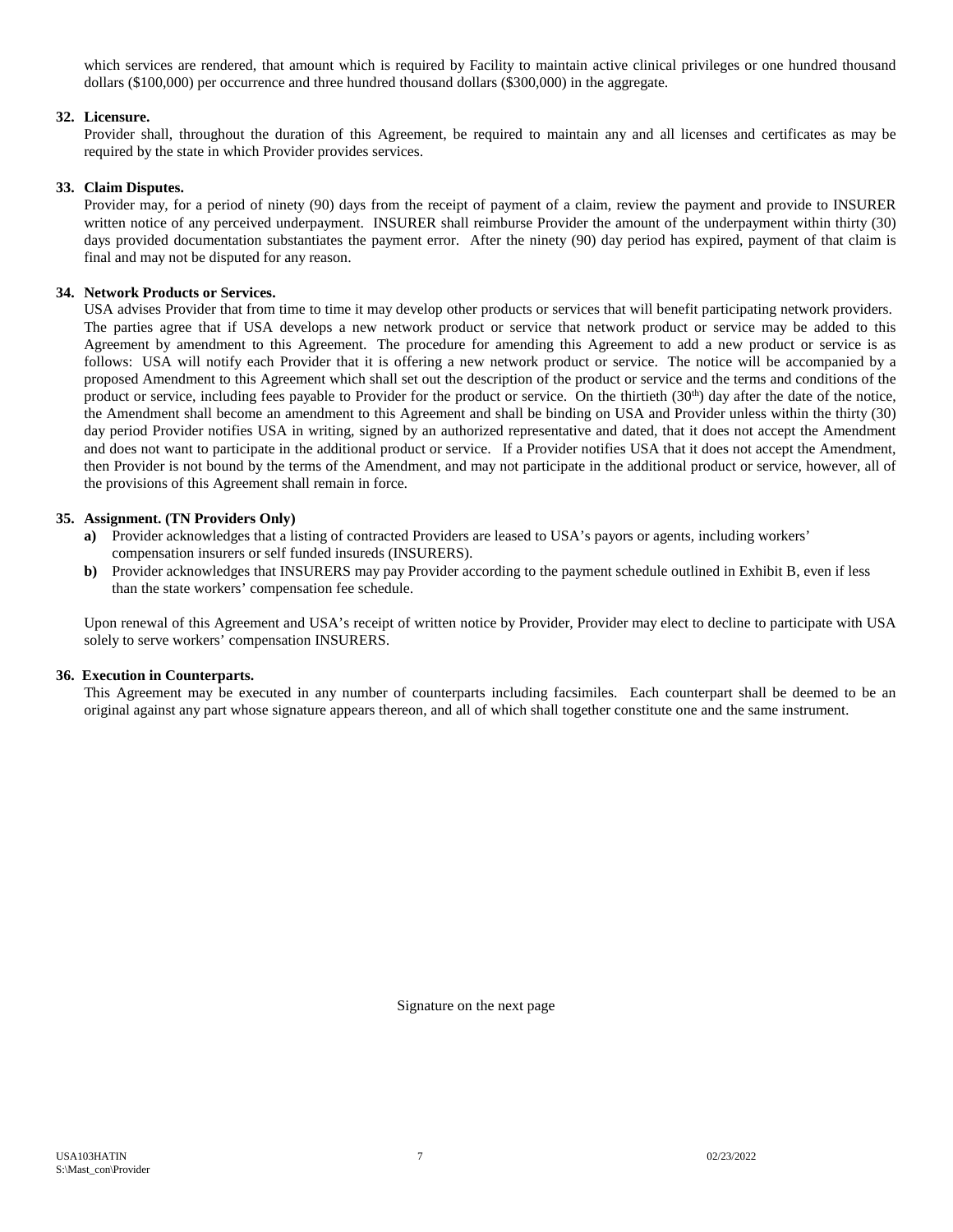| For and on behalf of:                                                                        | For and on behalf of:             |
|----------------------------------------------------------------------------------------------|-----------------------------------|
| USA MANAGED CARE ORGANIZATION, INC.<br>4609 Bee Caves Road, Suite 200<br>Austin, Texas 78746 |                                   |
|                                                                                              | <b>Billing Tax Identification</b> |
| <b>Date</b>                                                                                  | Date                              |
| <b>Signature</b>                                                                             | <b>Signature</b>                  |
| <b>Printed Name</b>                                                                          | <b>Printed Name</b>               |
| <b>Title</b>                                                                                 | <b>Title</b>                      |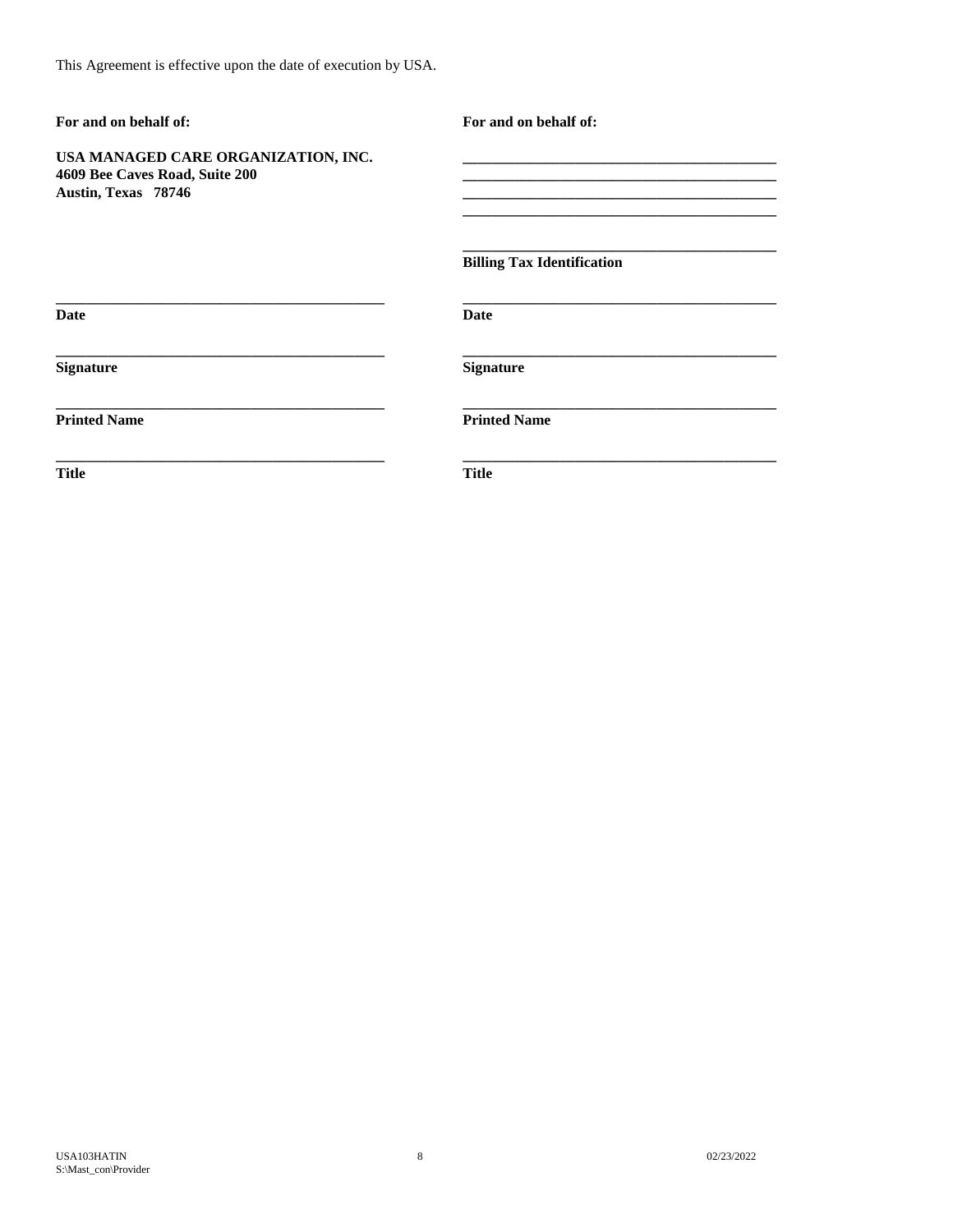## **EXHIBIT A COST CONTAINMENT GUIDELINES**

- 1. Provider agrees to provide health care service in conformity with accepted prevailing medical, surgical, chiropractic, physical therapy and mental health/substance abuse practices in the community in which Provider practices.
- 2. Provider agrees to utilize participating facilities, providers, and ancillary services (i.e., laboratory, x-ray, ultrasound, Hubbard Tank, isokinetic equipment, etc.) when not available in Provider's office and when consistent with good medical practice.
- 3. Provider agrees to perform pre-admission testing whenever INSURED is to be hospitalized.
- 4. Provider agrees to encourage the use of generic drugs, whenever medically possible, and when in the best interest of the patient.
- 5. Provider agrees not to bill separately for components of a procedure to increase reimbursement.
- 6. While Utilization Management is primarily conducted by telephone, certain situations may require an on-site visit. Should this occur, Provider agrees to accept Utilization Review Representatives on Provider's office setting for the purpose of reviewing medical records pertinent to continued stay or retrospective review of INSURED. Utilization Review Representatives agree to conduct reviews in accordance with Provider's policies.
- 7. Provider agrees to promote and implement the aggressive treatment of an INSURED that will encourage the timely return to a quality standard of life as well as employment.
- 8. Provider agrees to follow treatment guidelines equivalent to those required by the state in which Provider provides services or as outlined by Provider's specialty.
- 9. Provider agrees to ONLY provide those services actually necessary to effectively treat an INSURED and ONLY provide treatment that does not constitute "maintenance care". Maintenance care is defined as treatment that has no definable condition and the treatment goal is only to maintain INSURED'S condition of health. Provider agrees to ONLY perform those tests which are needed to properly diagnose and treat INSURED.

Current INSURED medical records shall immediately be made available by Provider, upon request, with proper patient authorization, for the purpose of concurrent review and retrospective review.

In addition to the above, when Provider is treating a work-related illness/injury;

- 1. Provider agrees to provide INSURED with a return to work agenda, treatment plan and Provider's expectations of functional capacity concurrent with treatment. Provider agrees, with the proper patient consent, to share this information with case managers assigned to the claim, adjusters, employers and other health care professionals who may be involved with the claim.
- 2. Provider agrees when performing and/or assisting in the assessment of INSURED for the purpose of establishing Impairment Ratings and Disability Ratings, to utilize AMA Guidelines to Physical Impairment or those guidelines that may be required by the state in which Provider provides services.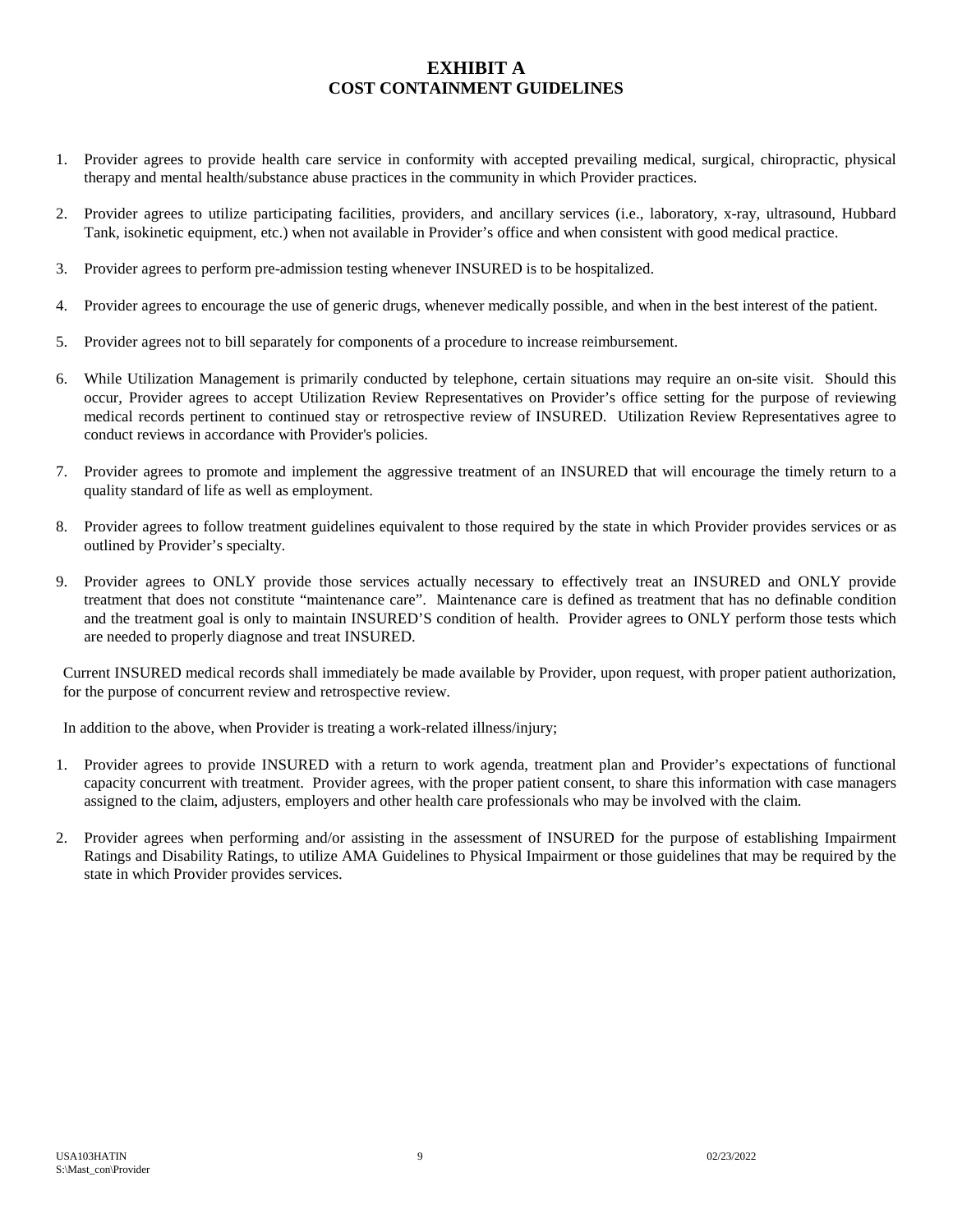## **EXHIBIT B EXH Payment Schedule for**

# **POT VALID WITHOUT SIGNED<br>EXHIBIT B PPO Payment Schedule**

 $\mathbf{P}$ Please contact USA MCO s Network Development at 1-800-872-0820 ext. 4887

or<br>providermarketinginfo@usamco.com **\***Based on American Society of Anesthesiologists 15-minute increments. Reimbursement for anesthesiologists billing with codes listed in

the Relative Value Guide as published by ASA, will be determined by adding a Basic Value, which is related to the complexity of the for full Payment Schedule and Signature Page.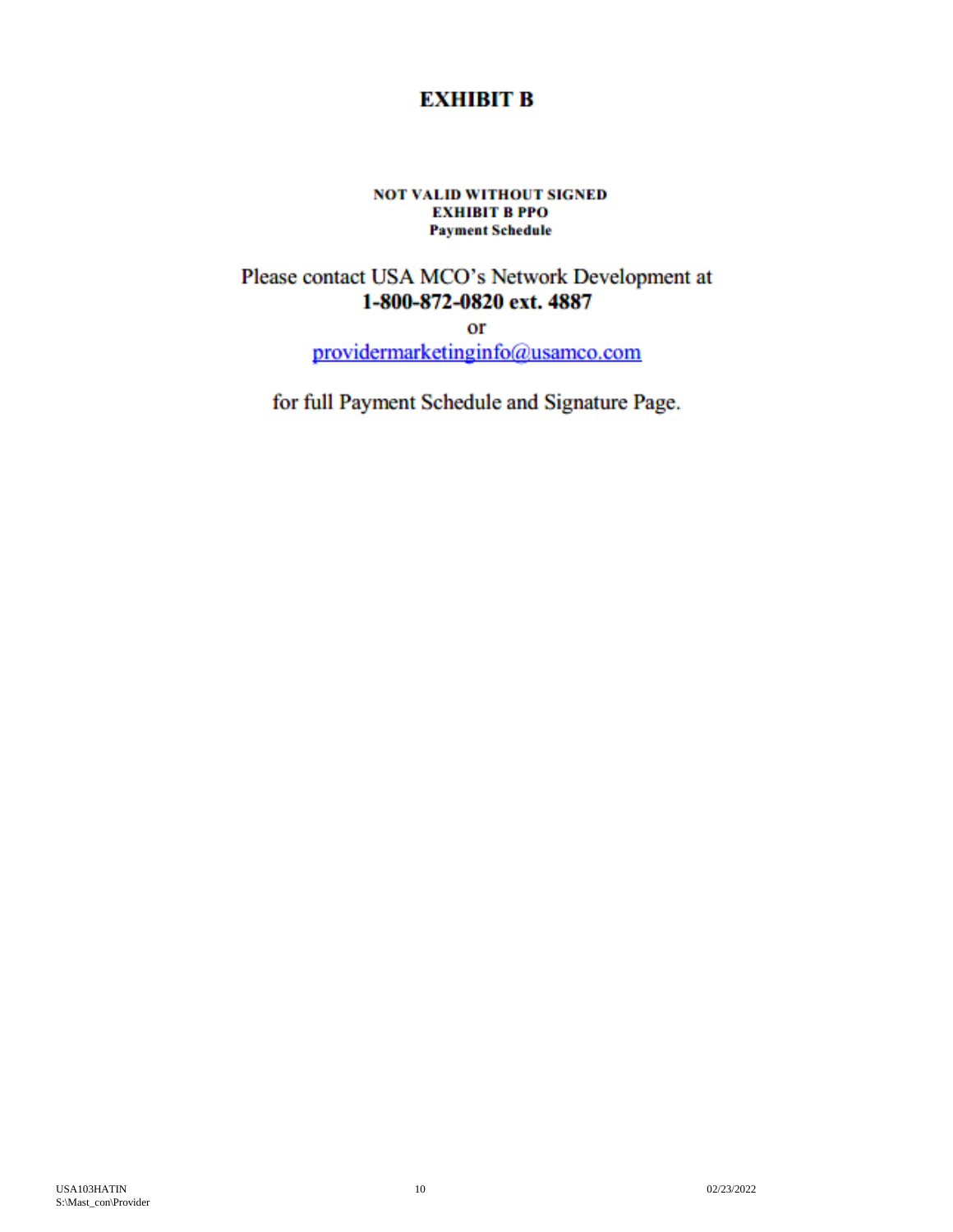## PROVIDER APPLICATION

Please complete ONE application for each Practitioner

| <b>DIRECTORY/BILLING INFORMATION</b>                                                                                                                                                                                                 |                       |                                        |                                            |                   |                                                               |                                                     |                         |                        |                                                                                                                                                                                                                                                                                                                                        |
|--------------------------------------------------------------------------------------------------------------------------------------------------------------------------------------------------------------------------------------|-----------------------|----------------------------------------|--------------------------------------------|-------------------|---------------------------------------------------------------|-----------------------------------------------------|-------------------------|------------------------|----------------------------------------------------------------------------------------------------------------------------------------------------------------------------------------------------------------------------------------------------------------------------------------------------------------------------------------|
| Last Name                                                                                                                                                                                                                            |                       |                                        |                                            | <b>First Name</b> |                                                               |                                                     |                         | M.I.                   | Jr., Sr., as applicable                                                                                                                                                                                                                                                                                                                |
| Gender (M/F)                                                                                                                                                                                                                         | Birth Date (mm/dd/yy) |                                        | Professional Degree                        |                   |                                                               | Social Security Number (Billing Purposes □ Yes □No) |                         |                        |                                                                                                                                                                                                                                                                                                                                        |
| Clinical Name or D.B.A. Name                                                                                                                                                                                                         |                       |                                        |                                            |                   |                                                               |                                                     |                         |                        | Tax I.D. Number (Billing Purposes □ Yes □ No)                                                                                                                                                                                                                                                                                          |
| NP, CRN FA or PA Supervising/Authorizing Physician:                                                                                                                                                                                  |                       |                                        |                                            |                   |                                                               |                                                     |                         |                        |                                                                                                                                                                                                                                                                                                                                        |
|                                                                                                                                                                                                                                      |                       |                                        |                                            |                   |                                                               |                                                     |                         |                        |                                                                                                                                                                                                                                                                                                                                        |
| Address and Phone <b>Commission Control and Control Control and Control Control Control Control Control Control Control Control Control Control Control Control Control Control Control Control Control Control Control Control </b> |                       |                                        |                                            |                   |                                                               |                                                     |                         |                        |                                                                                                                                                                                                                                                                                                                                        |
| Office Location (Attach additional directory addresses if applicable)                                                                                                                                                                |                       |                                        |                                            |                   | Service Phone:                                                |                                                     |                         |                        |                                                                                                                                                                                                                                                                                                                                        |
|                                                                                                                                                                                                                                      |                       |                                        |                                            |                   |                                                               |                                                     |                         |                        |                                                                                                                                                                                                                                                                                                                                        |
|                                                                                                                                                                                                                                      |                       |                                        |                                            |                   | Service Fax:                                                  |                                                     |                         |                        | $\overline{\phantom{a}}$ ) and the contract of the contract of $\overline{\phantom{a}}$                                                                                                                                                                                                                                                |
|                                                                                                                                                                                                                                      |                       |                                        |                                            |                   | E-mail:                                                       |                                                     |                         |                        |                                                                                                                                                                                                                                                                                                                                        |
| Billing Address (if different from above)                                                                                                                                                                                            |                       |                                        |                                            |                   | <b>Billing Phone:</b>                                         |                                                     |                         |                        | $\overline{a}$ (i.e., $\overline{a}$ ) and the contract of the contract of the contract of the contract of the contract of the contract of the contract of the contract of the contract of the contract of the contract of the contract of                                                                                             |
|                                                                                                                                                                                                                                      |                       |                                        |                                            |                   | <b>Billing Fax:</b>                                           |                                                     |                         |                        |                                                                                                                                                                                                                                                                                                                                        |
|                                                                                                                                                                                                                                      |                       |                                        |                                            |                   |                                                               |                                                     |                         |                        |                                                                                                                                                                                                                                                                                                                                        |
|                                                                                                                                                                                                                                      |                       |                                        |                                            |                   | SERVICES AND SPECIALTIES PROVIDED AND BILLED BY PROVIDER      |                                                     |                         |                        |                                                                                                                                                                                                                                                                                                                                        |
| Emergency Medicine                                                                                                                                                                                                                   |                       | □ Hand Surgery                         |                                            |                   | (Please Check All That Apply)<br>Head and Neck Surgery        |                                                     |                         |                        |                                                                                                                                                                                                                                                                                                                                        |
| □ Neuro/Spine Surgery                                                                                                                                                                                                                |                       |                                        | □ Occupational Medicine                    |                   | Occupational Therapy                                          |                                                     |                         |                        |                                                                                                                                                                                                                                                                                                                                        |
| $\Box$ Physical Therapy                                                                                                                                                                                                              |                       | □ Plastic Surgery                      |                                            |                   | Reconstructive Surgery                                        |                                                     |                         |                        |                                                                                                                                                                                                                                                                                                                                        |
| <b>ACCEPTING NEW</b>                                                                                                                                                                                                                 |                       |                                        | <b>OFFERS</b>                              |                   |                                                               |                                                     |                         | <b>LANGUAGE SPOKEN</b> |                                                                                                                                                                                                                                                                                                                                        |
| <b>MEDICARE PATIENTS</b><br>$\Box$ YES $\Box$ NO                                                                                                                                                                                     |                       |                                        | <b>TELE-HEALTH</b><br>$\Box$ YES $\Box$ NO |                   |                                                               |                                                     |                         |                        |                                                                                                                                                                                                                                                                                                                                        |
|                                                                                                                                                                                                                                      |                       |                                        |                                            |                   | $\Box$ English Only<br><b>LICENSURE/INSURANCE INFORMATION</b> |                                                     |                         |                        | Secondary Language _____________                                                                                                                                                                                                                                                                                                       |
| License Number:                                                                                                                                                                                                                      |                       | State                                  | <b>Effective Date:</b>                     |                   |                                                               |                                                     | <b>Expiration Date:</b> |                        |                                                                                                                                                                                                                                                                                                                                        |
| Federal DEA Registration Number:                                                                                                                                                                                                     |                       | <b>State</b>                           | <b>Expiration Date:</b><br>Date Issued:    |                   |                                                               |                                                     |                         |                        |                                                                                                                                                                                                                                                                                                                                        |
|                                                                                                                                                                                                                                      |                       |                                        |                                            |                   |                                                               |                                                     |                         |                        |                                                                                                                                                                                                                                                                                                                                        |
| <b>CLIA Certification Number:</b>                                                                                                                                                                                                    |                       | <b>Effective Date:</b><br><b>State</b> |                                            |                   | <b>Expiration Date:</b>                                       |                                                     |                         |                        |                                                                                                                                                                                                                                                                                                                                        |
| Medicare Number:<br>NPI (Required):<br>Medicaid Number:                                                                                                                                                                              |                       |                                        |                                            |                   |                                                               |                                                     |                         |                        |                                                                                                                                                                                                                                                                                                                                        |
| Malpractice/Professional Liability Insurance Company Name:<br>(Attach Insurance Face sheet)                                                                                                                                          |                       |                                        |                                            | Policy Number:    |                                                               |                                                     | <b>Expiration Date:</b> |                        |                                                                                                                                                                                                                                                                                                                                        |
| <b>HOSPITAL/SURGICENTER STAFF PRIVILEGES</b><br>(Attach additional Staff Privileges)                                                                                                                                                 |                       |                                        |                                            |                   |                                                               |                                                     |                         |                        |                                                                                                                                                                                                                                                                                                                                        |
|                                                                                                                                                                                                                                      |                       |                                        |                                            |                   |                                                               |                                                     |                         |                        |                                                                                                                                                                                                                                                                                                                                        |
|                                                                                                                                                                                                                                      |                       |                                        |                                            |                   |                                                               |                                                     |                         |                        | Type of Privileges:                                                                                                                                                                                                                                                                                                                    |
|                                                                                                                                                                                                                                      |                       |                                        |                                            |                   |                                                               |                                                     |                         | Phone: $(\_)$          |                                                                                                                                                                                                                                                                                                                                        |
|                                                                                                                                                                                                                                      |                       |                                        |                                            |                   | <b>CONSENT/REPRESENTATIONS AND WARRANTIES</b>                 |                                                     |                         |                        |                                                                                                                                                                                                                                                                                                                                        |
| obtaining and verifying such information and in evaluating my application.                                                                                                                                                           |                       |                                        |                                            |                   |                                                               |                                                     |                         |                        | I authorize USA to consult with hospital administrators, members of medical staffs, malpractice carriers and other persons to obtain and verify my credentials and<br>qualifications as a provider. I release USA and its employees and agents from any and all liability for their acts performed in good faith and without malice in |
|                                                                                                                                                                                                                                      |                       |                                        |                                            |                   |                                                               |                                                     |                         |                        |                                                                                                                                                                                                                                                                                                                                        |
|                                                                                                                                                                                                                                      |                       |                                        |                                            |                   |                                                               |                                                     |                         |                        |                                                                                                                                                                                                                                                                                                                                        |

Please return this form to: **USA Managed Care Organization, Inc.,**  Attn: Network Development**,** 4609 Bee Caves Road, Suite 200, Austin, Texas 78746 Or by email: providermarketinginfo@usamco.com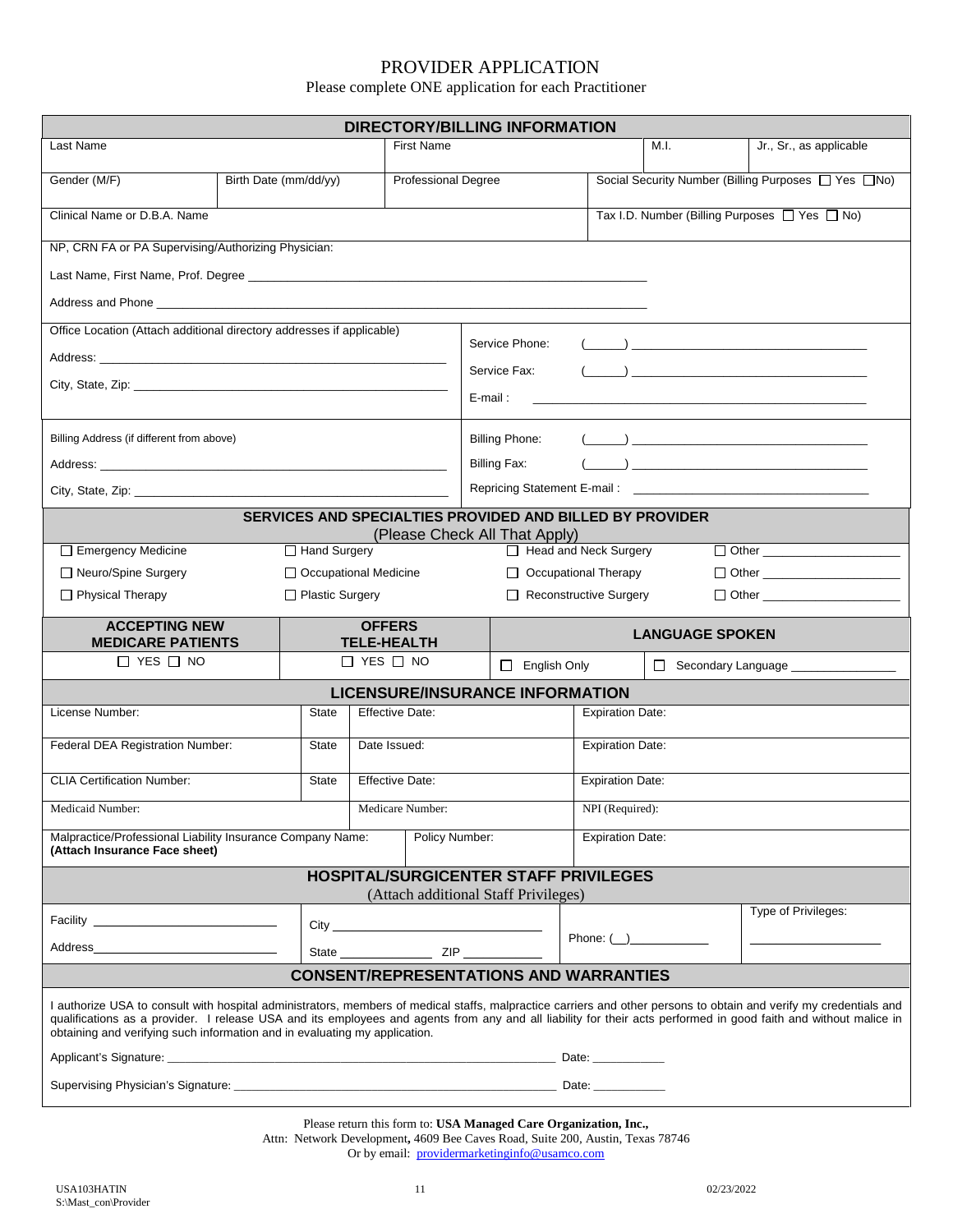## **Contact Sheet** For

# (Provider or Provider Group Name)

## The following person(s) will be the USA's contact(s) for the above named provider or provider group.

## **CONTRACTING:**

| Name            | Title         |
|-----------------|---------------|
| E-mail Address: |               |
| Telephone       | Fax Number: ( |

### **PROVIDER UPDATES:**

| Name            | Title         |
|-----------------|---------------|
| E-mail Address: |               |
| Telephone       | Fax Number: ( |

## CEO / PRESIDENT / DIRECTOR:

| Name                          | Title           |
|-------------------------------|-----------------|
| E-mail Address:               |                 |
| Telephone (<br>$\overline{a}$ | Fax Number: ( ) |

This information shall remain valid until USA is notified, in writing, by the above mentioned provider group of any changes.